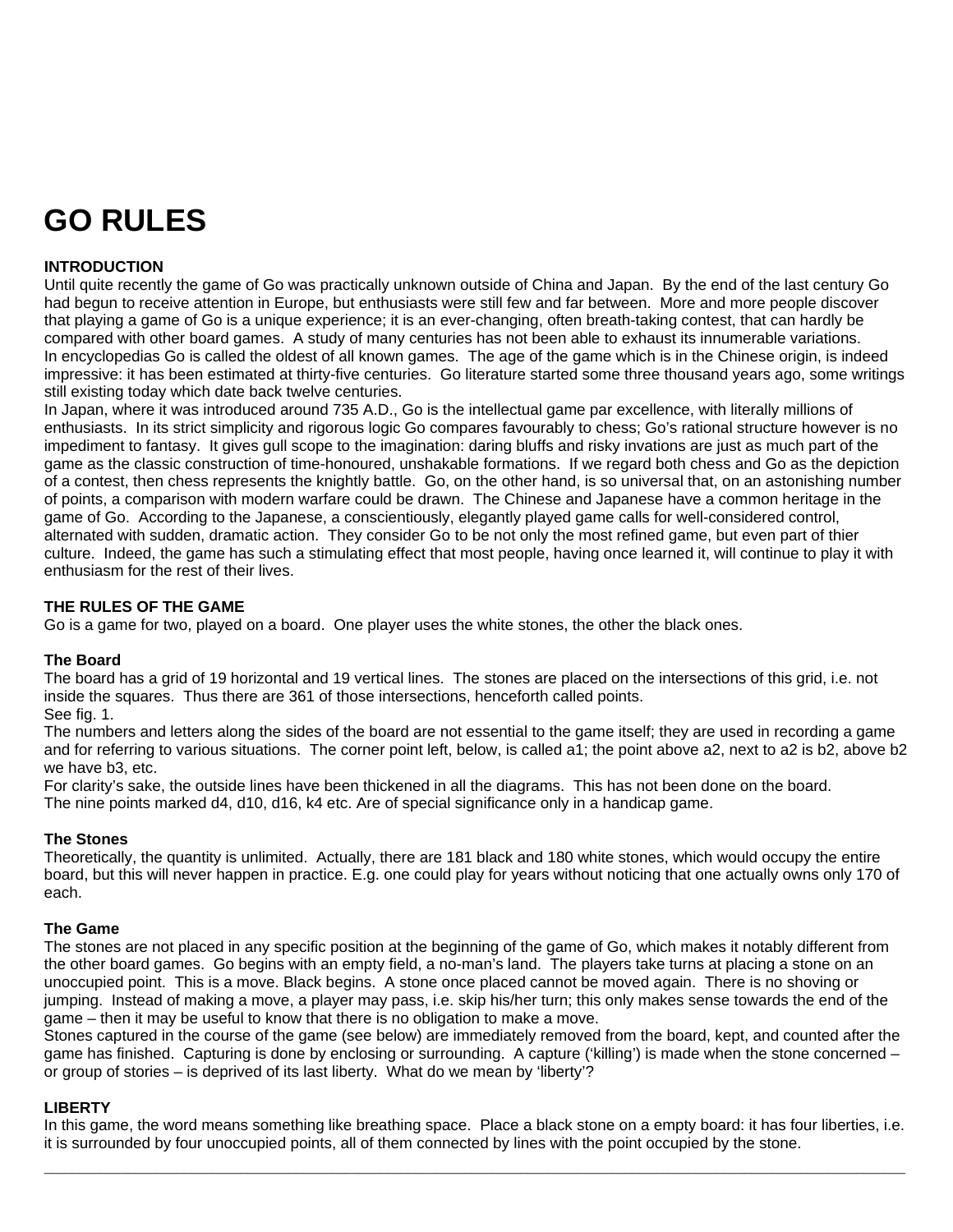# **CAPTURING**

A capture is made as follows

- 1. White to move
- 2. White moves
- 3. And immediately removes the captured stone.

A connection is captured in the same way.

- 1. White moves and captures the three black stones
- 2. Which are immediately removed.

# **PRISONERS**

It is not always necessary to kill a chain entirely. It often happens that a chain (or stone) 'bound to die' is not deprived of its last liberty or liberties, and for the time being remains on board as a 'prisoner', because the player who defeated the chain does not want to take the time for carrying out the execution since the consider moves in other areas of the board of greater importance. When the players are beginners at the game, it may happen that, later, he hostile surrounding stones of such a chain are captured with the result that, to its owner's joy, it 'comes to life' again. In the normal course of a game, however, if such a chain does not regain its viability and remains prisoner, it is, at the end of the game, considered as captured and removed from the board without more ado; it is therefore not necessary for the chain then to be first completely deprived of its liberty and killed.

# **OBJECT**

The object of the game is to collect more points than the opponent. Points are obtained by:

a)gaining territory;

b)capturing enemy stones.

Of prime importance is the conquering of the largest possible territory. To explain the concept of 'territory' we represent in fig. 7 the closing situation of the game.

Black has, top left, a territory of nine unoccupied points. Left, below, a corner of two points and a large territory of 34 points in the centre. Thus, a total of 45 points is enclosed. White has a total of 41 points. If we learn that, in the course of the game, White has captured one stone and Black has not captured any stones at all, we may deduce that Black wins with 45-42. For simplicity's sake, we used the smaller board here. A game of Go on the standard board lasts – roughly – one hour and a half. If that is considered too long, the 13x13 board may be used. The game can be played quite well on such a board, entirely according to the same rules, provided it is borne in mind that naturally the proportions are different. A territory of, for example, 15 points on the small board has the same significance as one of 32 points on the larger board.

## **TERMINATION OF THE GAME**

The game comes to its natural end when the territory has been divided between the players. In that situation there is no sense in continuing the game: either the stones are placed in one's own territory, which means more captured stones for him/her.

There is more to say about the end of the game, but we would rather leave this till later.

## **LIVING GROUPS**

In chess and draughts, the board gets emptier; the Go board, on the other hand, gets fuller all the time. Unavoidably, the positions grow out towards each other. One might think that, consequently, all groups will eventually menace each other, but this is not the case since it is possible for a group to be so constructed that it can never be captured.

White can never take all liberties in the inner space. Each white stone placed behind the lines would soon be killed in action. The position is menaced only:

- 1. if the group is too small, or too compact.
- 2. If the space within a position is so large as to allow the enemy to maintain himself within, forming as it were 'a state within a state'.

It is therefore of great importance to know how to make a 'living group'. This is based on the formation of 'eyes'. For a better understanding, however, we must first define the concept 'suicide'.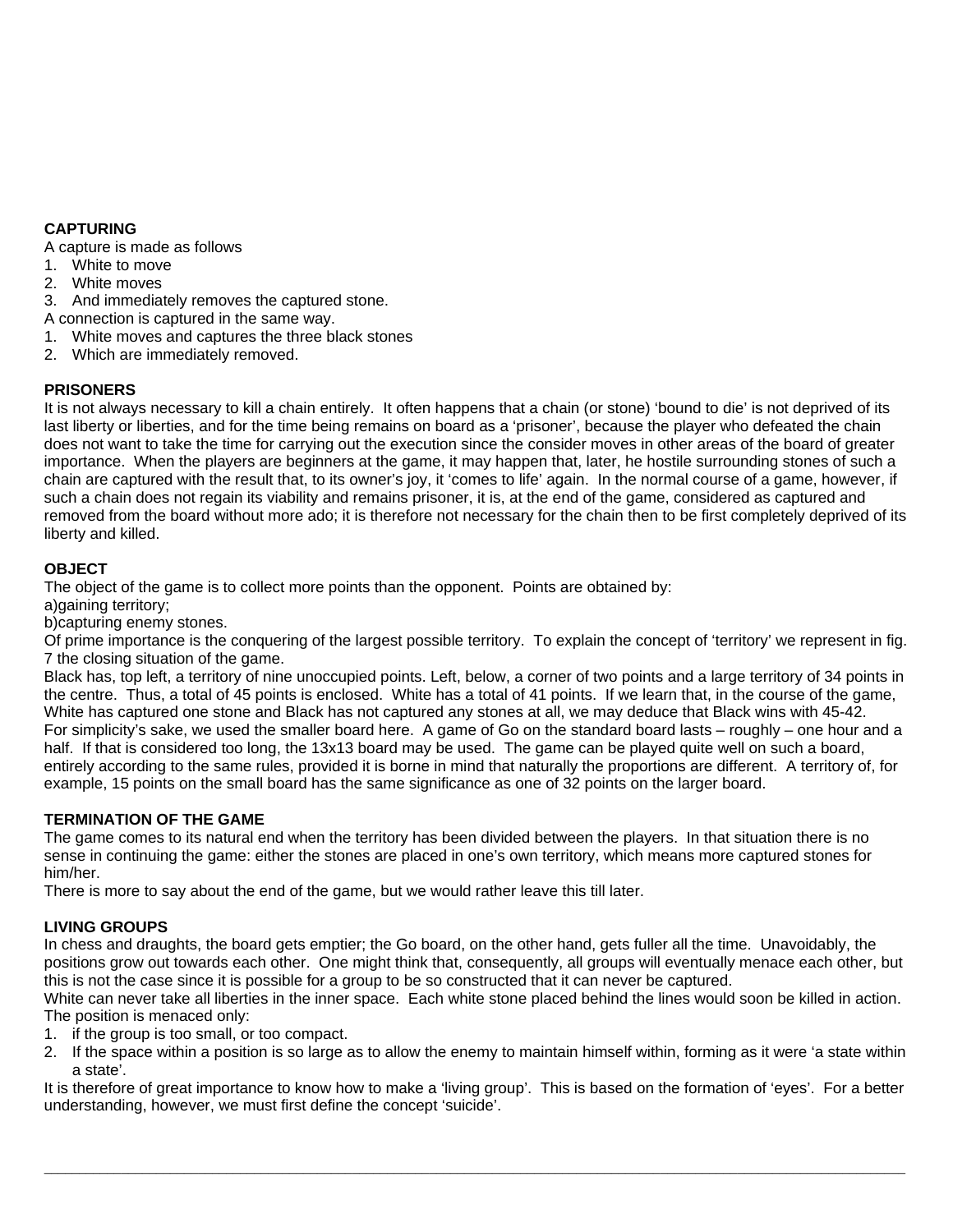## **SUICIDE**

You will remember: stones deprived of thier last liberty are immediately removed from the board.

If, therefore, you play a point that has no liberty at all – a place that is entirely 'choked' – you commit suicide.

## **ARE YOU STILL THERE?**

We have come a long way. If you haven't given up yet, you have grasped the most difficult principles required to be able to play Go.

This doesn't mean that you won't find the game difficult at times, but that goes for everyone.

The majority of the Go problems deal with the 'making of eyes' and the prevention thereof: 'Black to move will kill the white group', or 'Black to move will form two eyes'. You will appreciate that this introduction cannot claim to be complete, but even the most exhaustive textbook could only contain a fraction of the total problem literature.

Part of the contest on the board is aimed at making eyes or preventing this, that is unavoidable. But in each game of Go the circumstances are different, and only practice can teach us how to deal with a specific case. When doing so, you must realize that at furst you will be playing against someone who finds the 'eye-question' as worrying and as difficult as you do yourself, and making or not making eyes is almost done by accident in beginners' games.

## **'KO'**

Beginners will always find the Ko-situation a complicated matter.

Nevertheless, the Ko-rule itself cannot be called complicated. But when a Ko-situation does develop on the board, players should make the best possible use of it, and it is then that they may be faced with difficult decisions.

The object of the rule itself is only to prevent a repetition of moves.

## **'SEKI'**

Arises when in a particular situation neither player dares make a move on that part of the board. A sort of impasse has been brought about, a local truce.

Here, White has surrounded three black stones, and Black four white stones. None of these is connected with other stones of the same colour. It might therefore be expected that one of the groups must be dead. However, neither the one nor the other grop is dead, since neither of the players can undertake any action without endangering his/her own group. As soon as Black makes a move to attack White, the black group will be captured, and vice versa.

This is why such patterns are left untouched on the board, the rules stipulating that the contest on that part of the field remains undecided, and that the space oncerned, cannot be clamed by anyone.

# **THE HANDICAP SYSTEM**

Few chess-players are prepared to accept a handicap from a stronger opponent. In Go, a handicap game is quite normal. When both players are beginners, the result of the game is often too much determined by chance, but when the players are experienced it often becomes quite clear that a stronger player frequently, if not usually, wins the game from an opponent who is only a little weaker. Each difference in playing strength can be evened out accurately by means of handicap stones. As a consequence, every player must do his/her utmost in order to win; this prevents the possibility of an uninteresting Go game.

In a game without handicap, the player who plays black and there fore commences, actually has an advantage of one stone. In a real handicap game, therefore there are at least tow handicap stones.

The placement of the stones is as follows:

2 stones d4, q16

3 stones d4, q4, q16

4 stones d4, d16, q4, q16

5 stones d4, d16, k10, q4, q16

6 stones d4, d10, d16, q4, q10, q16

7 stones d4, d10, d16, k10, q4, q10, q16

8 stones d4, d10, d16, k4, k16, q4, q10, q16

9 stones d4, d10, d16, k4, k10, k16, q4, q10, q16

Two to six handicap stones ate therefore is place in the centre (k10) and is replaced by k4 and k16 when there are eight handicap stones. The player who gets on 1-stone handicap, i.e. the black player in an ordinary game, does not have to play